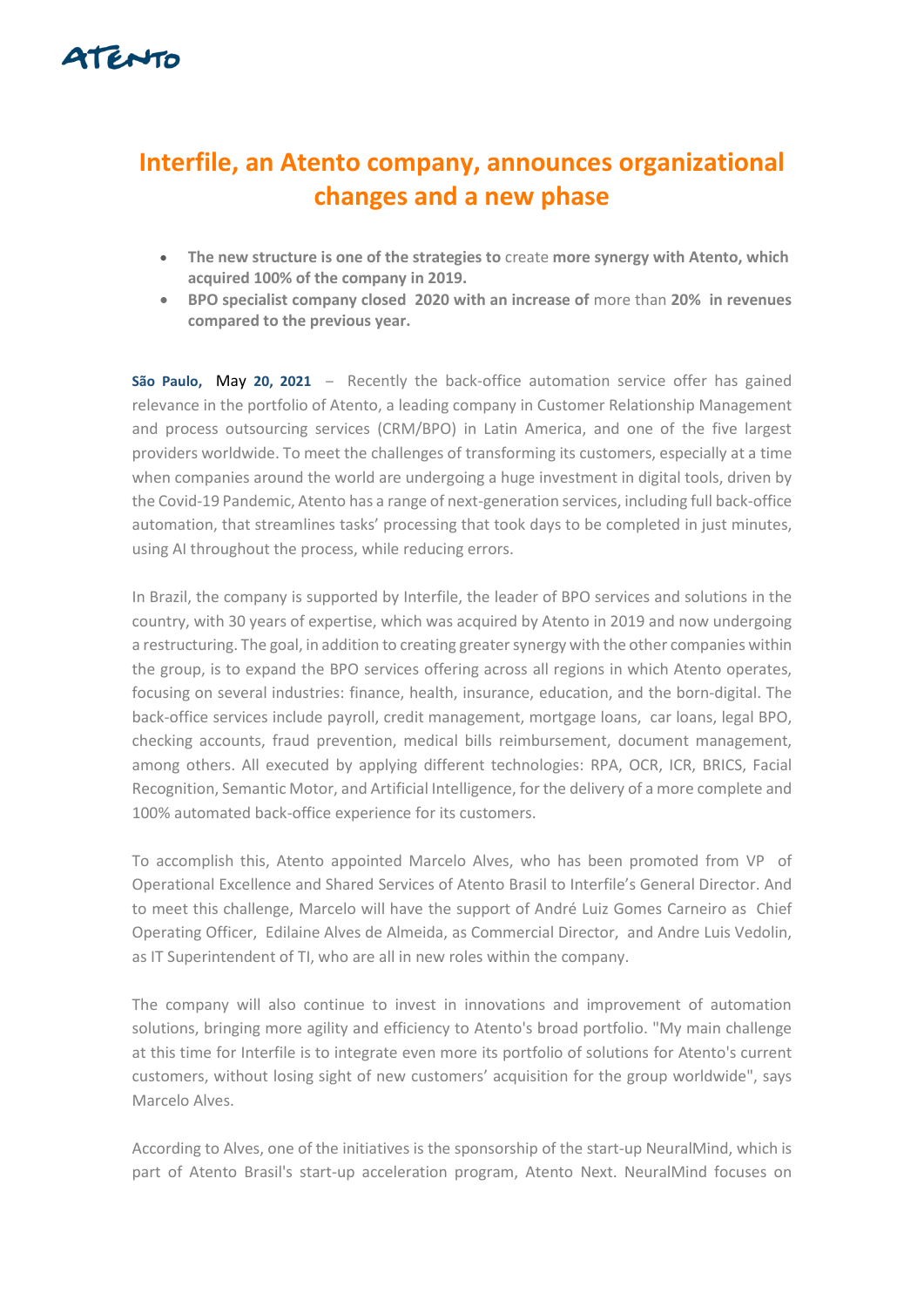

helping companies increase their back-office processes productivity through scanning and automation, a purpose that goes fully aligned with Interfile's value offering. "We apply state-ofthe-art technology in rear processes, bringing more security, agility, and efficiency," adds the executive.

In 2020, the company generated revenues 23% higher than the previous year and, currently, there are 2,300 employees distributed in 24 cities across the country, more than 70% working from home. "The whole team is very excited. We are ready to bring all our expertise to serve our clients and their customers, reinforcing our commitment to bring more efficiency to business processes", celebrates Interfile's General Director when making comments about the great annual results, despite the entire scenario experienced by the market and society in 2020.

According to Dimitrius Oliveira, Atento Brasil's President, Interfile's operations contributed to exponentially expand Atento's expertise in Back-office processes. "Since Interfile's arrival, our BPO offering has reached another level. Today, we can integrate technological resources to optimize the negotiations and deliver solutions, without a doubt, more complete to our customers. Currently, we own 100% of the leading national company in the segment and we are moving to expand even further in the market," Oliveira says.

For Carlos López-Abadia, Atento's CEO, Interfile's performance has been instrumental in attracting new businesses in the BPO sector. "The use of disruptive technologies such as AI, analytics, and automation can and should be used for successful management and contact with consumers, and Interfile's entire know-how, acquired over these 30 years of existence, contributes to delivering the best relationship journey, whether in the back or front office. With the current restructuring, we hope to bring even more synergy within the group and expand our Next Generation Services offer, with high added value, for all our customers", highlights López-Abadía

## **About Interfile**

Interfile is the leading company in Business Process Outsourcing (BPO) services with a focus on offerings for the financial and credit generation sectors. Since 1991, it has been offering back-office solutions for companies in various segments. In 2017, Atento, a multinational leader in Customer Experience solutions in Brazil and Latin America, became the company's majority shareholder. In 2019, with 100% digital solutions, it became part of the Atento Group. With the union of the expertise of the two companies, it consolidated its position as the largest provider of BPO solutions in the country. For more informatio[n](http://www.interfile.com.br/) **[www.interfile.com.br](http://www.interfile.com.br/)**

## **About Atento**

Atento is one of the top five global providers of consumer relationship management and business process outsourcing services to companies operating in the United States. Since 1999, the company has developed its business model in 13 countries with a workforce of 150,000 employees. Atento has more than 400 customers for whom it offers a wide range of CRM/ BPO services through multiple channels. Its clients are leading multinational companies in the sectors of technology, digital, telecommunications, finance, health, consumption, and public administration, among others. He has ATTO trades on the New York Stock Exchange. In 2019, Atento was recognized by Great Place to Work® as one of the 25 Best Multinationals